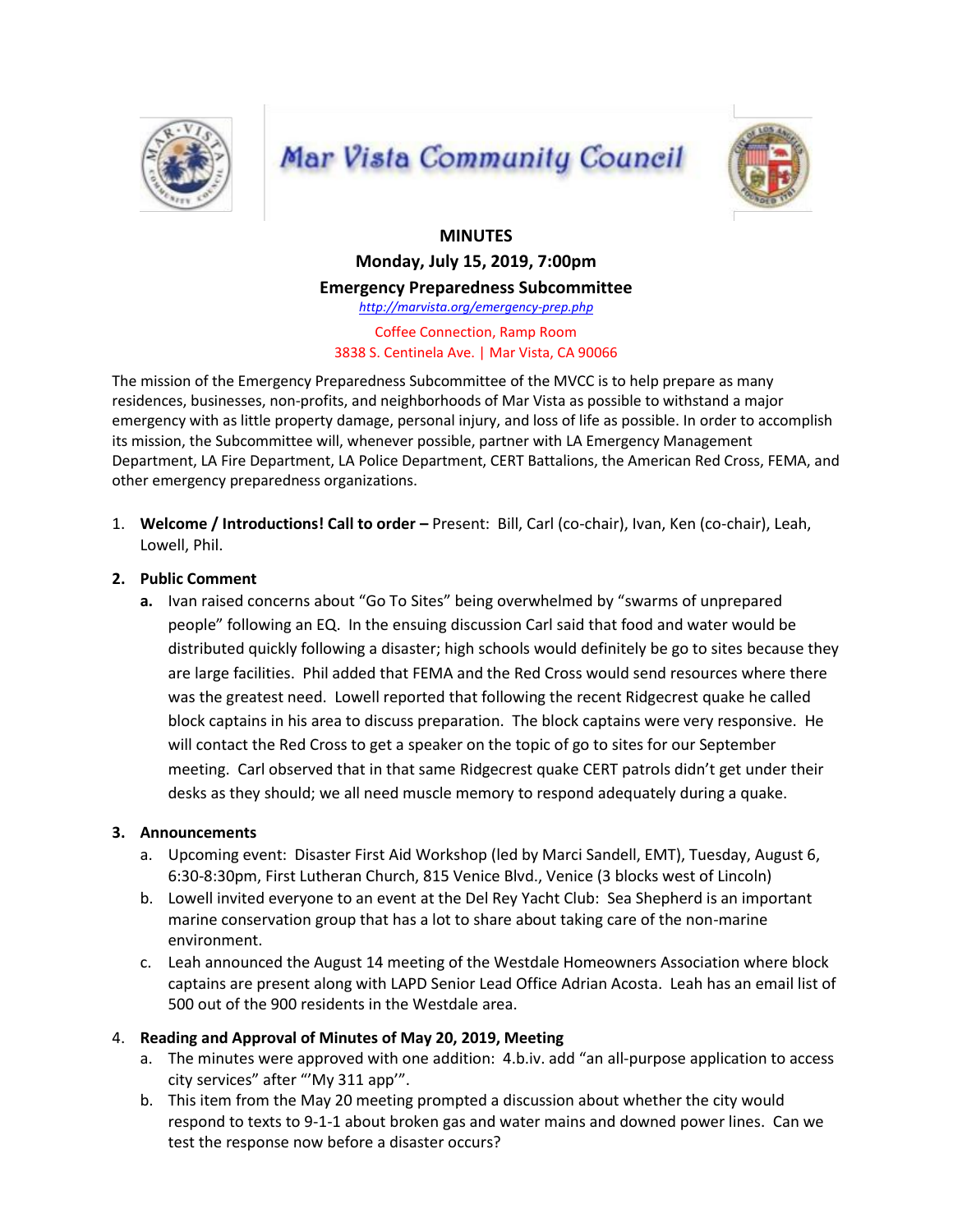## 5. **Old Business**

- a. Plan to develop a network of Block Captains and CERT graduates for emergencies in MV.
	- i. Carl said that the main goal of this subcommittee should be to disseminate as much information about preparedness to as many Mar Vista residents as possible. This is different from what the goal of the subcommittee has been, that is, to develop a comprehensive disaster response plan for Mar Vista.
	- ii. To accomplish this new main goal, those present felt it was a good idea to have a CERT booth at the MV Farmers Market at least once a month to pass out preparedness information and to recruit residents to take a CERT class. (Carl has a table, a banner, a uniform, and the rules for setting up official CERT booths.)
	- iii. Lowell suggested that we set up a similar booth at Burton Chase Park in Marina del Rey, a very popular venue. Since this is located in the County of LA and not the City, he will contact County officials to investigate the feasibility of such a booth.
	- iv. Earthquake Fairs were also considered a good idea; we should hold them in different zones of MV.
- b. Disaster Survival Seminar, Sunday, September 15, 3-6pm, Mar Vista Rec Center: staffing, invitations, publicity.
	- i. Bill shared how his seminar is different from the Disaster Awareness Class and from CERT: it is more hands-on than both, and in three hours it prepares people to deal, among other things, with the first 4 minutes after a disaster. During that window people are in danger of dying from burns, bleeding, stopping breathing, or being buried.
	- ii. Bill needs 10 volunteers for the September 15 event. Committee members who volunteered are Ivan, Ken, Leah, Lowell, and Phil. Ken and Lowell promised to recruit other volunteers, and Phil said that he would also try to do so.
	- iii. Leah promised to send out an email blast to her Westdale email list. Ken has invited the Board of Directors of the MV Community Council, to whom the event is especially targeted, and he will publicize the event in the neighborhood of the MV Rec Center.

#### 6. **New Business**

#### a. **Presentation**

i. ResilientLA Wireframe Template: this is an outline intended for Neighborhood Council Executive Boards to prepare their constituents to be self-sufficient for four+ weeks. Emergency Preparedness is only one part of this template, which was produced by Mayor Eric Garcetti's Office. It was informally decided that the subcommittee does not have any responsibility for this project but may help resource the emergency preparedness component of the template.

#### **b. Discussion Items**

- i. Accessing FEMA resources: Carl distributed order forms for individual members of the subcommittee to submit for free materials.
- ii. Inventory list of Westdale emergency container: distributed by Carl.

#### **c. Administrative Motions**

i. It was decided that the next meeting will take place on August 19, 7pm, at 3277 Inglewood Blvd, LA 90066. The entire agenda will consist of training volunteers for the Disaster Survival Seminar.

#### d. **Funding Motions**

- i. Resubmit funding request for \$300 for Sept. 15 Disaster Survival Seminar, since the funds were not allocated during the last fiscal year.
- ii. Ken announced that a member of the MVCC Board of Directors urges the subcommittee to draw up ambitious goals and funding requests for submission this fiscal year to the MVCC